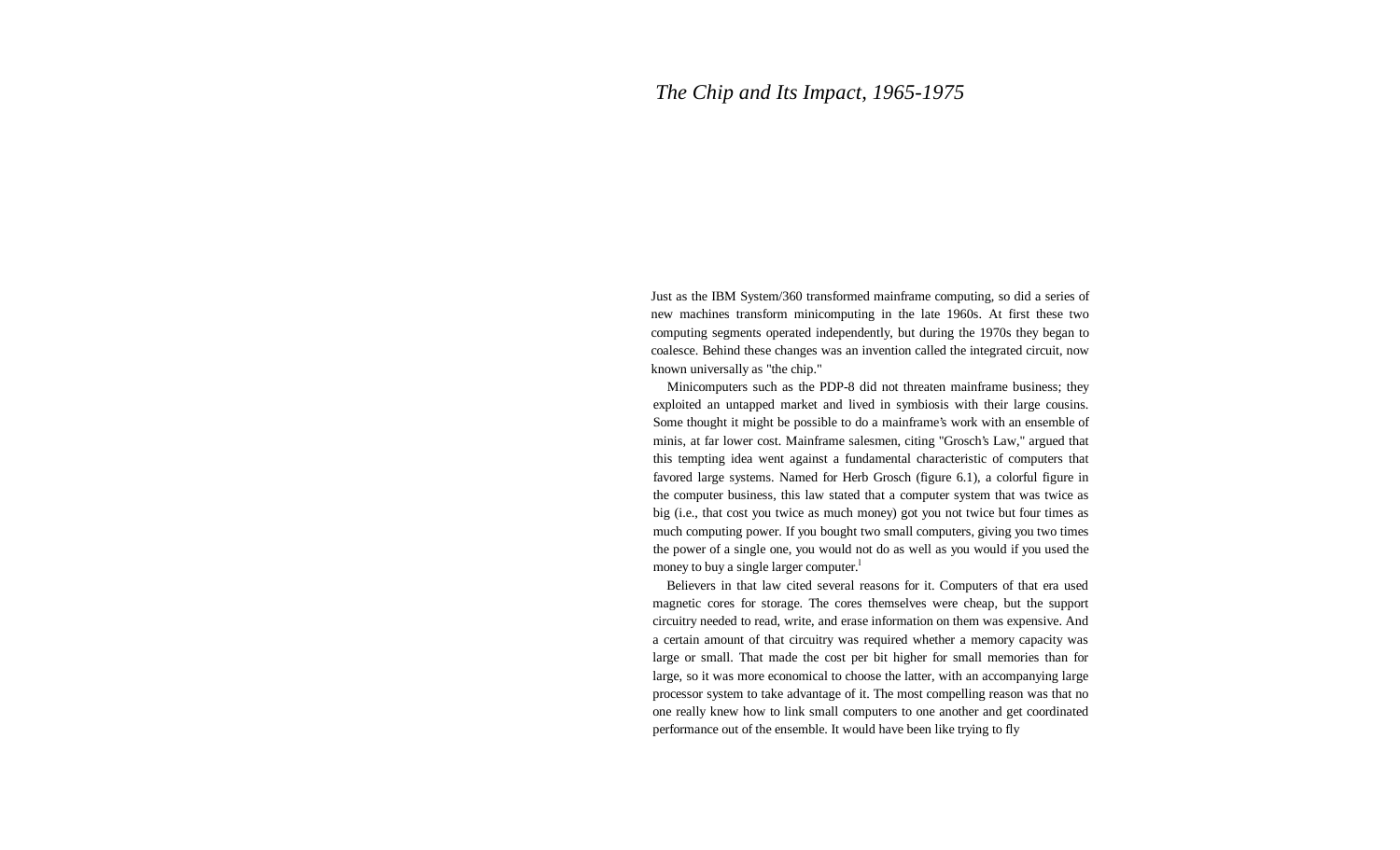

Figure 6.1 Herbert Grosch, ca. 1955. (Source: Herbert Grosch.)

passengers across the Atlantic with a armada of biplanes instead of a single jumbo jet. Eventually both barriers would fall, with the advent of semiconductor memory and new network architectures. By the time that happened-around the mid 1980s-the minicomputer itself had been replaced by a microprocessor-based workstation.<sup>2</sup> But as minicomputers had grown more and more capable through the late 1960s, they had slowly begun a penetration into mainframe territory while opening up new areas of application. Grosch's Law held, but it no longer ruled.

The force that drove the minicomputer was an improvement in its basic circuits, which began with the integrated circuit (IC) in 1959. The IC, or chip, replaced transistors, resistors, and other discrete circuits in the processing units of computers; it also replaced cores for the memory units. The chip's impact on society has been the subject of endless discussion and analysis. This chapter, too, will offer an analysis, recognizing that the chip was an evolutionary development whose origins go back to the circuit designs of the first electronic digital computers, and perhaps before that.

The von Neumann architecture described a computer in terms of its four basic functional units-memory, processor, input, and output. Below that level were the functional building blocks, which carried out

the logical operations "AND," "OR," "NOT," "EXCLUSIVE OR," and a few others. Below that were circuits that each required a few-up to about a dozen-components that electrical engineers were familiar with: tubes (later transistors), resistors, capacitors, inductors, and wire. In the 1940s anyone who built a computer had to design from that level. But as computer design emerged as a discipline of its own, it did so at a higher level, the level of the logical functions operating on sets of binary digits. Thus arose the idea of assembling components into modules whose electrical properties were standardized, and which carried out a logical function. Using standardized modules simplified not only computer design but also testing and maintenance, both crucial activities in the era of fragile vacuum tubes.

J. Presper Eckert pioneered in using modules in the ENIAC to handle a group of decimal digits, and in the UNIVAC to handle digits coded in binary, a key and often overlooked invention that ensured the long-term usefulness of those two computers, at a time when other computers seldom worked more than an hour at a time.<sup>3</sup> When IBM entered the business with its Model 701, it also developed circuit modules-over two thousand different ones were required. For its transistorized machines it developed a compact and versatile "Standard Modular System" that reduced the number of different types.<sup>4</sup> Digital Equipment Corporation's first, and only, products for its first year of existence were logic modules, and the success of its PDP-8 depended on "flip-chip" modules that consisted of discrete devices mounted on small circuit boards.

Patents for devices that combined more than one operation on a single circuit were filed in 1959 by Jack Kilby of Texas Instruments and Robert Noyce of Fairchild Semiconductor. Their invention, dubbed at first "Micrologic," then the "Integrated Circuit" by Fairchild, was simply another step along this path.<sup>5</sup> Both Kilby and Noyce were aware of the prevailing opinion that existing methods of miniaturization and of interconnecting devices, including those described above, were inadequate. A substantial push for something new had come from the U.S. Air Force, which needed ever more sophisticated electronic equipment onboard ballistic missiles and airplanes, both of which had stringent weight, power consumption, and space requirements. (A closer look at the Air Force's needs reveals that reliability, more than size, was foremost on its mind.<sup>6</sup>) The civilian electronics market, which wanted something as well, was primarily concerned with the costs and errors that accompanied the wiring of computer circuits by hand. For the PDP-8's production, automatic wire-wrap machines connected the flip-chip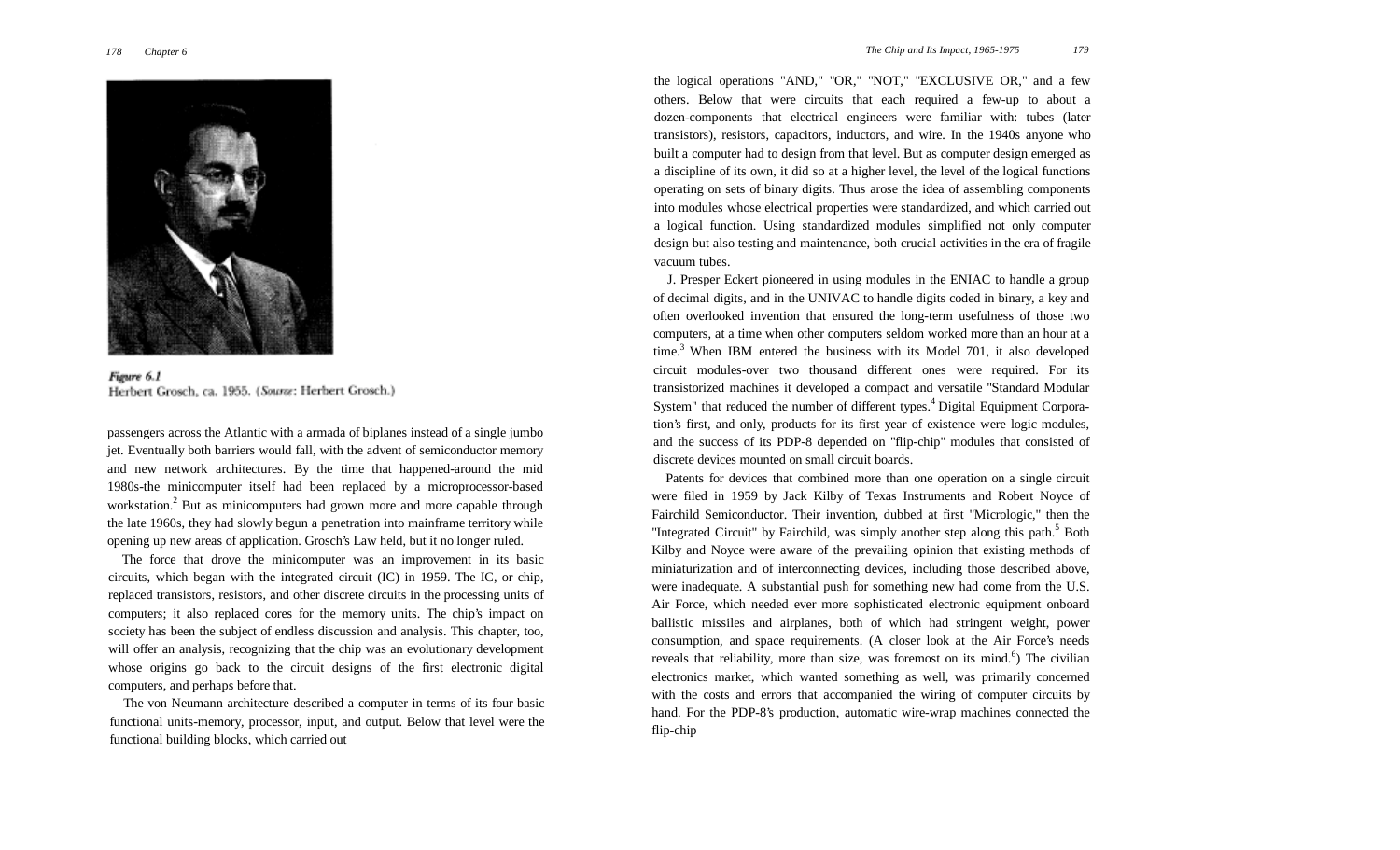modules. That eliminated, in Gordon Bell's words, "a whole floor full of little ladies wiring computers," although building a computer was still labor-intensive.<sup>7</sup> In short, "[a] large segment of the technical community was on the lookout for a solution of the problem because it was clear that a ready market awaited the successful inventor.<sup>8</sup>

Modern integrated circuits, when examined under a microscope, look like the plan of a large, futuristic metropolis. The analogy with architectural design or city planning is appropriate when describing chip design and layout. Chips manage the flow of power, signals, and heat just as cities handle the flow of people, goods, and energy. A more illuminating analogy is with printing, especially printing by photographic methods. Modern integrated circuits are inexpensive for the same reasons that a paperback book is inexpensive-the material is cheap and they can be mass produced. They store a lot of information in a small volume just as microfilm does. Historically, the relationship between printing, photography, and microelectronics has been a close one.

Modules like Digital Equipment Corporation's flip chips interconnected components by etching a pattern on a plastic board covered with copper or some other conductor; the board was then dipped into a solvent that removed all the conductor except what was protected by the etched pattern. This technique was pioneered during the Second World War in several places, including the Centrallab Division of the GlobeUnion Company in Milwaukee, Wisconsin, where circuits were produced for an artillery fuze used by allied forces. Other work was done at the National Bureau of Standards in Washington, D.C.<sup>9</sup> Some of this work was based on patents taken out by Paul Eisler, an Austrian refugee who worked in England during the war, Eisler claims his printed circuits were used in the war's most famous example of miniaturized electronics, the Proximity Fuze, although others dispute that claim.<sup>10</sup> In his patent granted in 1948, Eisler describes his invention as "a process based on the printing of a representation of the conductive metal."11 After the war the "printed circuit," as it became known, was adopted by the U.S. Army's Signal Corps for further development. The Army called it "AutoSembly" to emphasize production rather than its miniaturization.<sup>12</sup> It was the ancestor of printed circuits, familiar to both the consumer and military markets, and still in use.<sup>13</sup>

Throughout the 1950s, the U.S. armed services pressed for a solution to the interconnection problem, seeing it as a possible way to increase reliability Reliability was of special concern to the U.S. Air Force, which had found itself embarrassed by failures of multimillion dollar rocket

launches, failures later found to have been caused by a faulty component that cost at most a few dollars. The Air Force mounted a direct attack on this problem for the Minuteman ballistic missile program, setting up a formal procedure that penetrated deep into the production lines of the components' manufacturers.

At the same time it inaugurated an ambitious program it called "molecular electronics," whose goal was to develop new devices made of substances whose individual molecules did the switching. Just how that would be done was unspecified, but the Air Force awarded a \$2 million development contract to Westinghouse in April 1959-within months of the invention of the IC-to try.<sup>14</sup> Later on Westinghouse received another \$2.6 million. The idea never really went anywhere. Two years after awarding the contract, the Air Force and Westinghouse reported substantial progress, but the press, reporting that the "USAF Hedges Molectronics Bets," called the use of ICs an "interim step" needed to reduce the size and complexity of airborne electronics.<sup>15</sup> The term "molecular electronics" quietly vanished from subsequent reports.

The Air Force's push for higher reliability of parts for the Minuteman ballistic missile had a greater impact on the electronics industry because it did achieve a breakthrough in reliability. Suppliers introduced "clean rooms," where workers wore gowns to keep dust away from the materials they were working with. Invented at the Sandia National Laboratories in the early 1960s for atomic weapons assembly, such rooms were washed by a constant flow of ultra-filtered air flowing from the ceiling to the floor.<sup>16</sup> Eventually the industry would build fabrication rooms, or "fabs," that were many times cleaner than a hospital. They would control the impurities of materials almost to an atom-by-atom level, at temperatures and pressures regulated precisely. The electronics industry developed these techniques to make transistors for Minuteman. The culture took root.

At every step of the production of every electronic component used in Minuteman, a log was kept that spelled out exactly what was done to the part, and by whom. If a part failed a subsequent test, even a test performed months later, one could go back and find out where it had been. If the failure was due to a faulty production run, then every system that used parts from that run could be identified and removed from service. Suppliers who could not or would not follow these procedures were dropped.<sup>17</sup> Those who passed the test found an additional benefit: they could market their components elsewhere as meeting the "Minuteman Hi-Rel" standard, charging a premium over components produced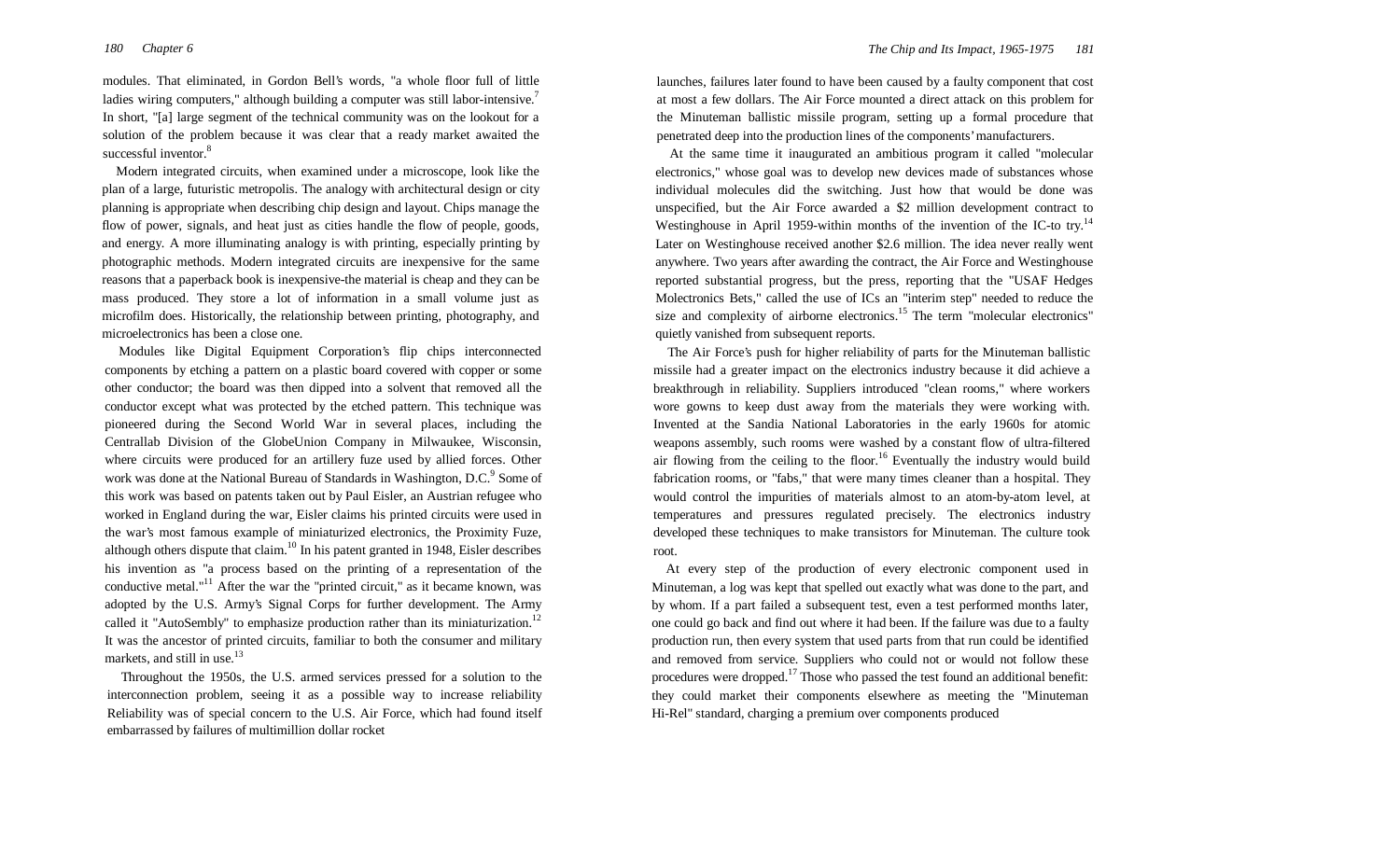by their competitors. Eventually the estimated hundred-fold reduction of failure rates demanded by the Air Force came to be accepted as the norm for the commercial world as well.<sup>18</sup> In a reverse of Gresham's Law, high-quality drove low-quality goods from the market.

This program came at a steep price. Each Minuteman in a silo cost between \$3 and \$10 million, of which up to 40 percent was for the electronics.<sup>19</sup> And the Hi-Rel program's emphasis remained on discrete components, although the clean-room production techniques were later transferred to IC production. However successful it was for the Minuteman, the Hi-Rel program did not automatically lead to advances in commercial, much less consumer, markets.<sup>20</sup>

## *The Invention of the Integrated Circuit*

In the early 1960s the Air Force initiated the development of an improved Minuteman, one whose guidance requirements were far greater than the existing missile's computer could handle. For mainly political reasons, "those who wished other capabilities from ICBMs [intercontinental ballistic missiles] were unable to start afresh with an entirely new missile. Instead, they had to seek to build what they wanted into successive generations of Minuteman."<sup>21</sup> The reengineering of Minuteman's guidance system led, by the mid-1960s, to massive Air Force purchases for the newly invented IC, and it was those purchases that helped propel the IC into the commercial marketplace.

Before discussing those events, it is worth looking at the circumstances surrounding the IC's invention. As important as the military and NASA were as customers for the IC, they had little to do with shaping its invention.

After graduating from the University of Illinois with a degree in Electrical Engineering in 1947, Jack Kilby took a job at Centrallab in Milwaukee-the industrial leader in printed circuits and miniaturization. At first he worked on printed circuit design; later he became involved in getting the company to make products using germanium transistors. "By 1957 . . . it was clear that major expenditures would soon be required. The military market represented a major opportunity, but required silicon devices .... The advantages of the diffused transistor were becoming apparent, and its development would also have required expenditures beyond the capabilities of Centrallab . . . . I decided to leave the company."<sup>22</sup> The following year he joined Texas Instruments in Dallas, already known in the industry for having pioneered the shift

from germanium to silicon transistors. "My duties were not precisely defined, but it was understood that I would work in the general area of microminiaturization."23 Texas Instruments (TI) was one among many companies that recognized the potential market, both military and civilian, for such devices. But how to build them?

Jack Kilby is a tall, modest man whose quiet manner reflects the practical approach to problems people often associate with Midwesterners. He was born in Jefferson City, Missouri, and grew up in the farming and oil-well supply town of Great Bend, Kansas, named after the southern turn that the Arkansas River takes after coming out of the Rockies. His father was an engineer for a local electrical utility.<sup>24</sup> He recalls learning from his father that the cost of something was as important a variable in an engineering solution as any other.<sup>25</sup>

As others at TI and elsewhere were doing in 1958, Kilby looked at microminiaturization and made an assessment of the various government-funded projects then underway. Among those projects was one that TI was already involved with, called Micro-Module, which involved depositing components on a ceramic wafer.<sup>26</sup> Kilby did not find this approach cost effective (although IBM chose a variation of it for its System/360). In the summer of 1958 he came up with a fresh approach-to make all the individual components, not just the transistors, out of germanium or silicon. That swam against the tide of prevailing economics in the electronics business, where resistors sold for pennies, and profits came from shaving a few tenths of a cent from their production cost. A resistor made of silicon had to cost a lot more than one made of carbon. But Kilby reasoned that if resistors and other components were made of the same material as the transistors, an entire circuit could be fashioned out of a single block of semiconductor material. Whatever increased costs there were for the individual components would be more than offset by not having to set up separate production, packaging, and wiring processes for each.

Jack Kilby built an ordinary circuit with all components, including its resistors and capacitor, made of silicon instead of the usual materials, in August, 1958. In September he built another circuit, only this time all the components were made from a single piece of material-a thin 1/16-inch x 7/16-inch wafer of germanium. (The company's abilities to work with silicon for this demonstration were not quite up to the task.) He and two technicians laboriously laid out and constructed the few components on the wafer and connected them to one another by fine gold wires. The result, an oscillator, worked. In early 1959 he applied for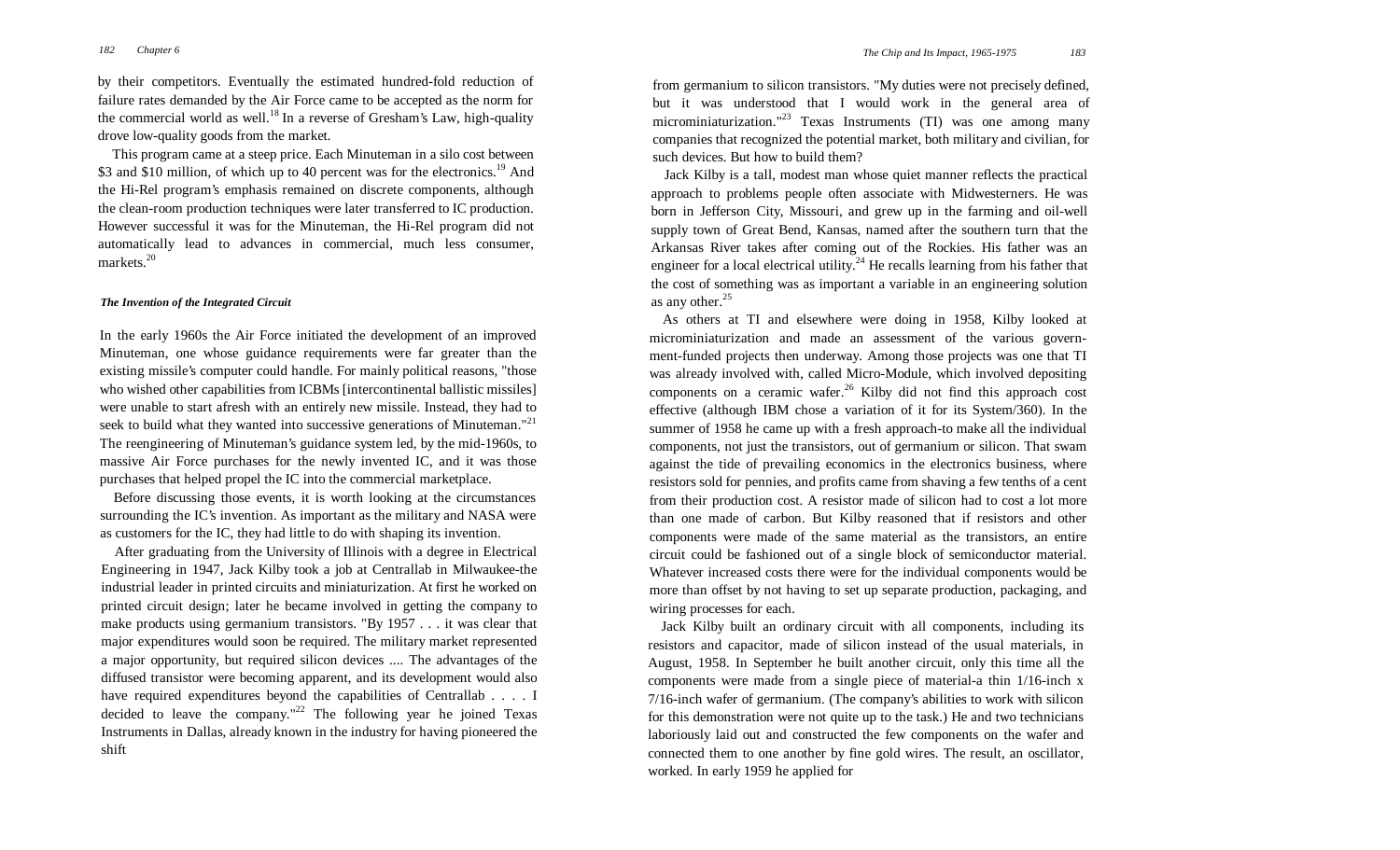## 184 Chapter 6

a patent, which was granted in 1964 (figure 6.2).<sup>27</sup> Texas Instruments christened it the "solid circuit." It was a genuine innovation, a radical departure from the military-sponsored micromodule, molecular electronics, and other miniaturization schemes then being pursued.<sup>28</sup>

Robert Noyce also grew up in the Midwest, in Grinell, Iowa, where his father was a Congregational minister. Some ascribe Noyce's inventiveness to Protestant values of dissent and finding one's own road to salvation, $2<sup>9</sup>$  but not all Protestant faiths shared that, and one would not describe Noyce or the other Midwestern inventors as religious. A more likely explanation is the culture of self-sufficiency characteristic of Midwestern farming communities, even though only one or two of the inventors in this group actually grew up on farms. In any event, the Corn Belt in the 1930s and 1940s was fertile ground for digital electronics.



 $(b)$ 

April 25, 1961  $(c)$ R. N. NOYCE 2,981,877 SEMICOSDUCTOR DEVICE-AND-LEAD STRUCTURE Filed July 30, 1989 3 Shoots-Sheet 2



#### *Figure 6.2*

The chip. (a) Patent for integrated circuit by Jack Kilby. (b) Planar transistor. (Source: Fairchild Semiconductor.) *(c)* Patent for integrated circuit by Robert Noyce.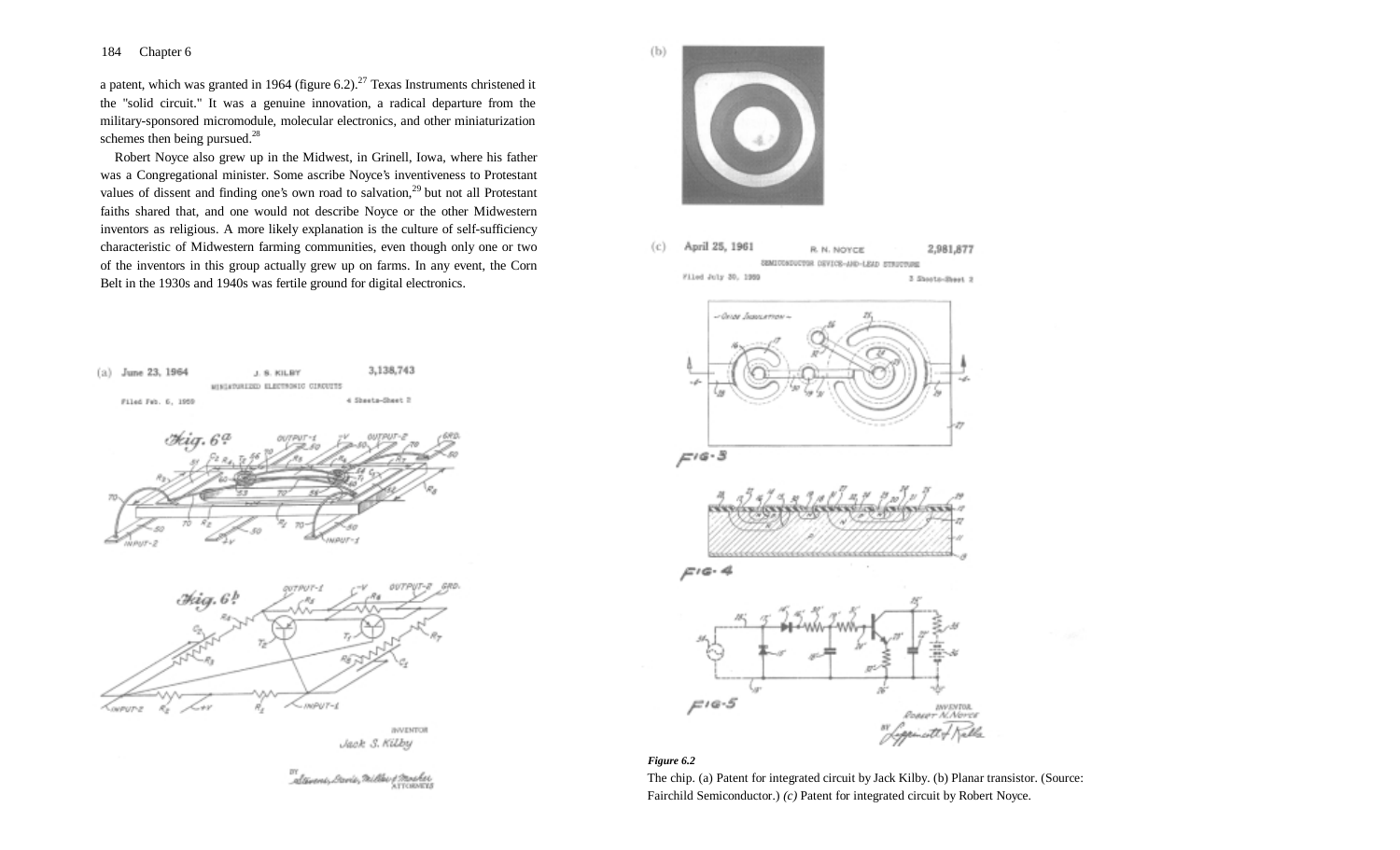Robert Noyce was working at Fairchild Semiconductor in Mountain View, California, when he heard of Kilby's invention. He had been thinking along the same lines, and in January 1959 he described in his lab notebook a scheme for doing essentially the same thing Kilby had done, only with a piece of silicon.<sup>30</sup> One of his coworkers at Fairchild, Swiss-born Jean Hoerni, had paved the way by developing a process for making silicon transistors that was well-suited for photo-etching production techniques, making it possible to mass-produce ICs cheaply.31 It was called the "planar process," and as the name implies, it produced transistors that were flat. (Other techniques required raised metal lines or even wires somehow attached to the surface to connect a transistor.) The process was best suited to silicon, where layers of silicon oxide-"one of the best insulators known to man," Noyce recalledcould be built up and used to isolate one device from another. 32 For Noyce the invention of the IC was less the result of a sudden flash of insight as of a gradual build-up of engineering knowledge about materials, fabrication, and circuits, most of which had occurred at Fairchild since the company's founding in 1957. (By coincidence, the money used to start Fairchild Semiconductor came from a camera company, Fairchild Camera and Instrument. Sherman Fairchild, after whom the company was named, was the largest individual stockholder in IBM-his father helped set up IBM in the early part of the century.  $)^{33}$ 

Noyce applied for a patent, too, in July 1959, a few months after Kilby. Years later the courts would sort out the dispute over who the "real" inventor was, giving each person and his respective company a share of the credit. But most acknowledge that Noyce's idea to incorporate Hoerni's planar process, which allowed one to make the electrical connections in the same process as making the devices themselves, was the key to the dramatic progress in integrated electronics that followed.

Hoerni did not share in the patents for the integrated circuit, but his contribution is well known. "I can go into any semiconductor factory in the world and see something I developed being used. That's very satisfying."<sup>34</sup> His and Noyce's contributions illustrate how inventors cultivate a solution to a problem first of all visually, in what historian Eugene Ferguson calls the "mind's eye."<sup>35</sup> Although the invention required a thorough knowledge of the physics and chemistry of silicon and the minute quantities of other materials added to it, a nonverbal, visual process lay behind it. <sup>36</sup>

These steps toward the IC's invention had nothing to do with Air Force or military support. Neither Fairchild nor Texas Instruments were

among the first companies awarded Air Force contracts for miniaturization. The shift from germanium to silicon was pioneered at Texas Instruments well before it was adopted for military work. Kilby's insight of using a single piece of material to build traditional devices went against the Air Force's molecular electronics and the Army's micromodule concepts. And the planar process was an internal Fairchild innovation.<sup>37</sup>

But once the IC was invented, the U.S. aerospace community played a crucial role by providing a market. The "advanced" Minuteman was a brand-new missile wrapped around an existing airframe. Autonetics, the division of North American Aviation that had the contract for the guidance system, chose integrated circuits as the best way to meet its requirements. The computer they designed for it used about 2,000 integrated and 4,000 discrete circuits, compared to the 15,000 discrete circuits used in Minuteman I, which had a simpler guidance requirement.<sup>38</sup> Autonetics published comparisons of the two types of circuits to help bolster their decision. According to Kilby, "In the early 1960s these comparisons seemed very dramatic, and probably did more than anything else to establish the acceptability of integrated circuits to the military."39 Minuteman II first flew in September 1964; a year later the trade press reported that "Minuteman is top Semiconductor User," with a production rate of six to seven missiles a week.<sup>40</sup> The industry had a history of boom and bust cycles caused by overcapacity in its transistor plants. Were it not for Minuteman II they would not have established volume production lines for ICs: "Minuteman's schedule called for over 4,000 circuits a week from Texas Instruments, Westinghouse, and RCA.<sup>41</sup>

Fairchild was not among the three major suppliers for Minuteman. Noyce believed that military contracts stifled innovation-he cited the Air Force's molecular electronics as an example of approaching innovation from the wrong direction. He was especially bothered by the perception that with military funding,

the direction of the research was being determined by people less competent in seeing where it ought to go, and a lot of time of the researchers themselves was spent communicating with military people through progress reports or visits or whatever. <sup>42</sup>

However, before long, the company recognized the value of a military market: "Military and space applications accounted for essentially the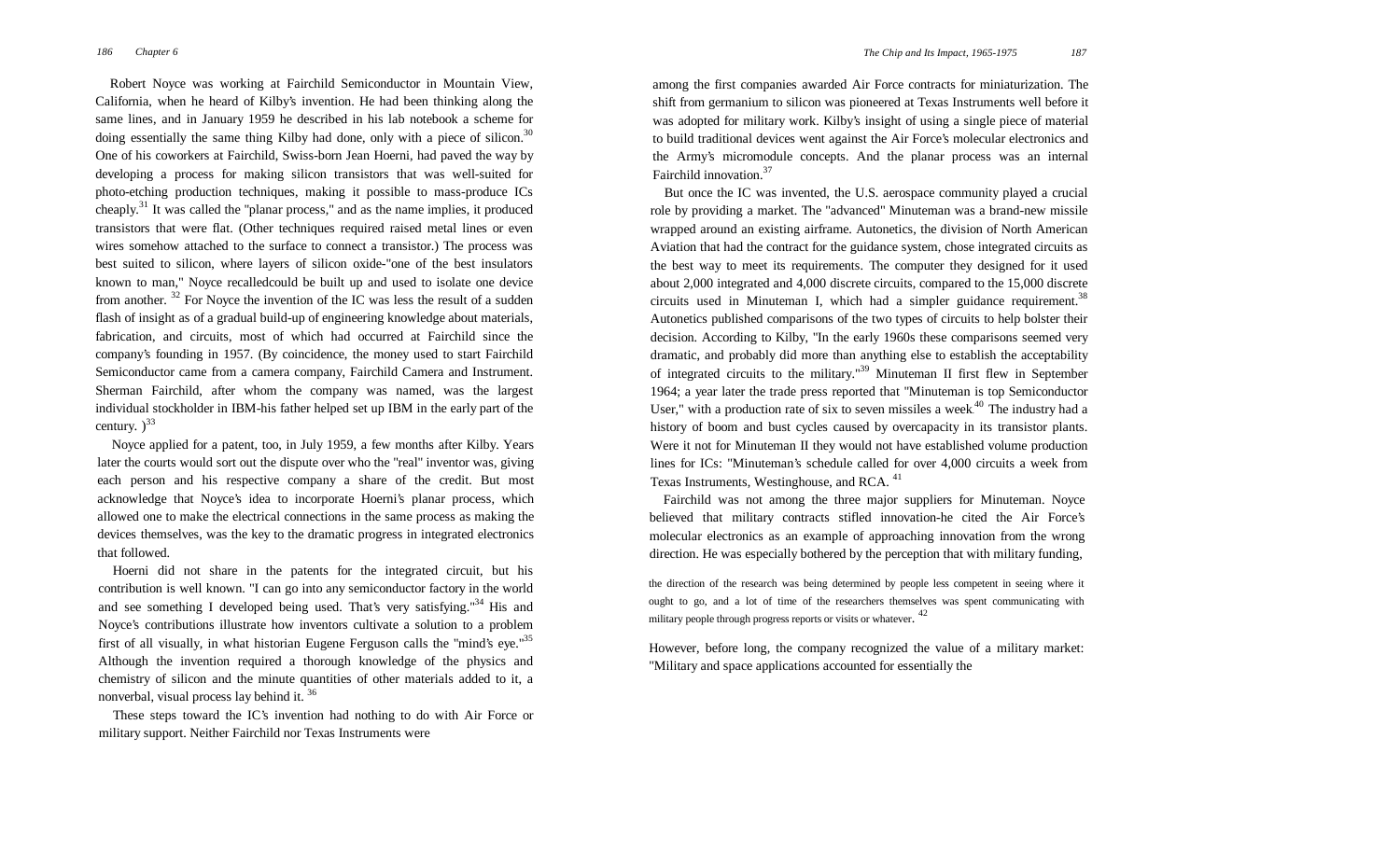# *188 Chapter 6*

entire integrated circuits market last year [1963], and will use over 95 percent of the circuits produced this year."<sup>43</sup>

Although reluctant to get involved in military contracts, Fairchild did pursue an opportunity to sell integrated circuits to NASA for its Apollo Guidance Computer (figure  $6.3$ ).<sup>44</sup> Apollo, whose goal was to put a man on the Moon by the end of the 1960s, was not a military program. Its guidance system was the product of the MIT Instrumentation Laboratory, which under the leadership of Charles Stark Draper was also responsible for the design of guidance computers for the Polaris and Poseidon missiles. Like Minuteman, Apollo's designers started out with modest on-board guidance requirements. Initially most guidance was to be handled from the ground; as late as 1964 it was to use an analog computer.<sup>45</sup> However, as the magnitude of the Lunar mission manifested itself the computer was redesigned and asked to do a lot more. The lab had been among the first to purchase integrated circuits from TI in 1959. After NASA selected the Instrumentation lab to be responsible for the Apollo guidance system in August 1961, Eldon Hall of the lab opened discussions with TI and Fairchild (figure 6.4). The IC's small size and weight were attractive, although Hall was concerned about the lack of data on manufacturing reliable numbers of them in quantity. In a decision that looks inevitable with hindsight, he decided to use ICs in the computer, adopting Fairchild's "micrologic" design with production chips from Philco-Ford, Texas Instruments, and Fairchild. His selection of Fairchild's design may have been due to Noyce's personal interest in the MIT representatives who visited him several times in 1961 and 1962. (Noyce was a graduate of MIT.  $1^{46}$ NASA approved Hall's decision in November 1962, and his team completed a prototype that first operated in February 1965, about a year after the Minuteman II was first flown.<sup>47</sup>

In contrast to the Minuteman computer, which used over twenty types of ICs, the Apollo computer used only one type, employing simple logic.<sup>48</sup> Each Apollo Guidance Computer contained about 5,000 of these chips.<sup>49</sup> The current "revolution" in microelectronics thus owes a lot to both the Minuteman and the Apollo programs. The Minuteman was first: it used integrated circuits in a critical application only a few years after they were invented. Apollo took the next and equally critical step: it was designed from the start to exploit the advantages of integrated logic.

Around 75 Apollo Guidance Computers were built, of which about 25 actually flew in space. During that time, from the initial purchase of prototype chips to their installation in production models of the Apollo



# *Figure 6.3*

Launch of the Saturn V/Apollo 11 spacecraft, July 1969. The relationship between the U.S. space program and the advance of computing technology was a complex one. The demands of programs like Apollo and Minuteman advanced the state of the art of microelectronics and computer circuits. Advances in computing, on the other hand, shaped the way programs like Apollo were designed and operated. *(Source: NASA.)* 

computer, the price dropped from \$1,000 a chip to between \$20 and \$30.<sup>50</sup> The Apollo contract, like the earlier one for Minuteman, gave semiconductor companies a market for integrated circuits, which in turn they could now sell to a civilian market. By the time of the last Apollo flight in 1975 (the Apollo-Soyuz mission), one astronaut carried a pocket calculator (an HP-65) whose capabilities were greater than the on-board computer's. Such was the pace of innovation set in motion by the aerospace community.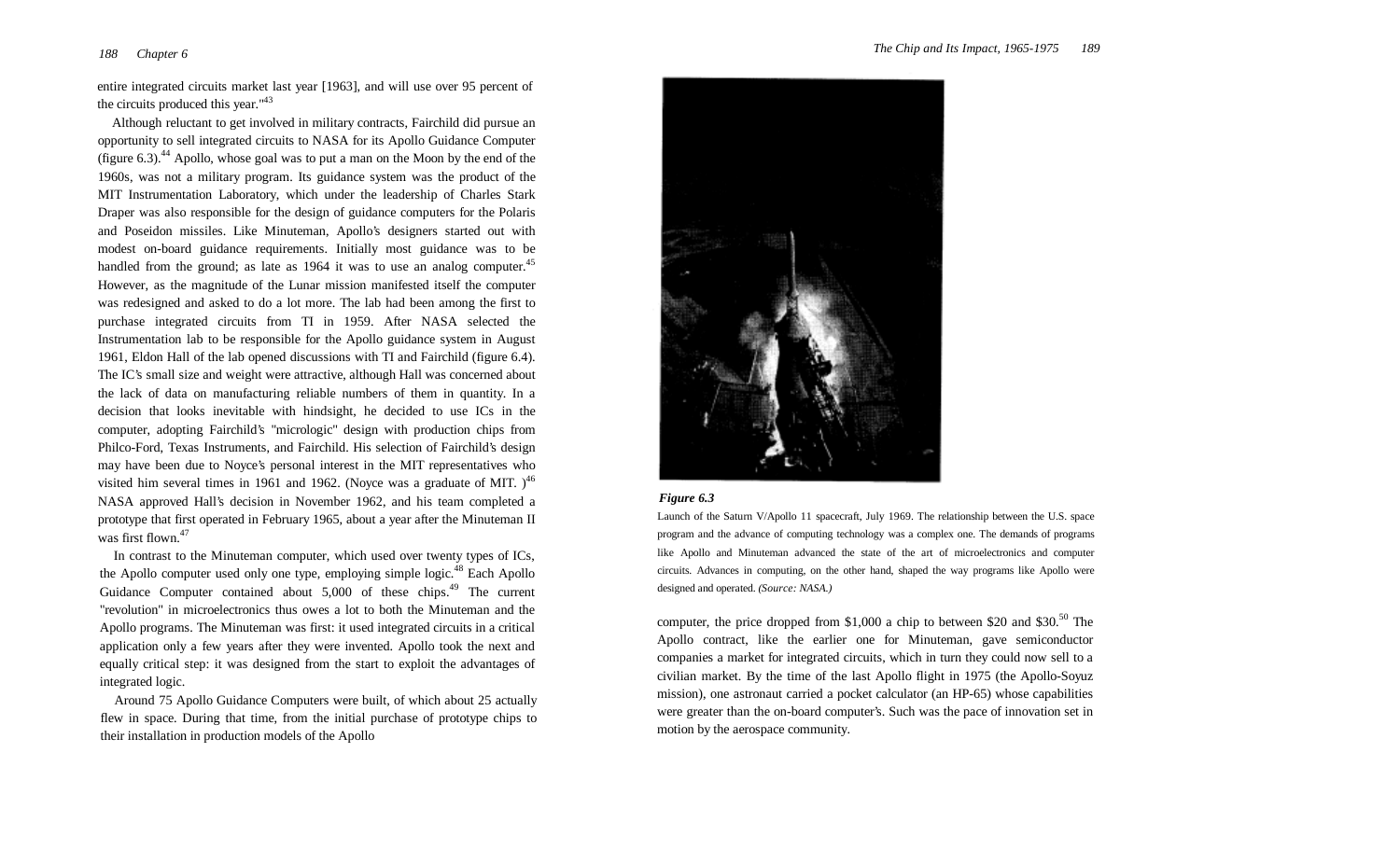44. Paul E. Ceruzzi, *Beyond the Limits: Flight Enters the Computer Age* (Cambridge: MIT Press, 1989), chapter 6.

45. Donald C. Fraser, and Philip Felleman, "Digital Fly-by-Wire: Computers Lead the Way," *Astronautics and Aeronautics* 12: 7/8 (1974): 24-32.

46. Eldon C. Hall, *journey to the Moon: the History of the Apollo Guidance Computer*  (Reston, VA: AIAA, 1996): 82; also A. Michal McMahon, "The Computer and the Complex: a Study of Technical Innovation in Postwar America," October 1986, NASA History Office, Washington, DC, 30.

47. Eldon Hall, "The Apollo Guidance Computer: a Designer's View," Computer Museum, Boston, *Report* (Fall 1982): 2-5.

48. A NOR-gate with three inputs. The chip contained three transistors and four resistors.

49. James Tomayko, "Computers in Spaceflight: the NASA Experience," (Washington, DC: NASA Contractor Report 182505, 1988): 28-30.

50. A. Michal McMahon, "The Computer and the Complex: a Study of Technical Innovation in Postwar America."

51. Pugh et al., *IBM's 360 and Early 370 Systems,* 76-83; also E. M. Davis et al., "Solid Logic Technology: Versatile, High Performance Microelectronics," *IBM ,journal,* 8 (April 1964) : 102-114.

52. The first quotation is from Bob Henle, quoted in Pugh et al., 105. The second is from John Haanstra, "Monolithics and IBM," report of September 1964, unpaginated, IBM Archives, Valhalla, NY. I am grateful to Emerson Pugh for providing me with a copy of this document.

53. Pugh et al., *IBM's 360 and Early 370; C.* Gordon Bell, "The Mini and Micro Industries," IEEE *Computer* (October 1984): 14-29; *Datamation* (November 1968): 72-73; *Datamation (July* 1974): 50-60.

54. Bell, "The Mini and Micro Industries," 14-29.

55. Don Lancaster, TTL *Cookbook* (Indianapolis: Howard Sams, 1974).

56. *IEEE Spectrum* 25: 11 (1970): 70; also Tom Monte and Ilene Pritikin, *Pritikin: the Man who Healed America's Heart* (Emmaus, PA: Rodale Press, 1988).

57. "SYMBOL: A Large Experimental System Exploring Major Hardware Replacement of Software," in Daniel Siewiorek, C. Gordon Bell, and Allen Newell, eds. *Computer Structures: Principles and Examples* (New York: McGraw-Hill, 1982): 489507.

58. Major changes have been the advent of "Complementary Metal-Oxide Semiconductor" (CMOS) in place of TTL, and the gradual replacement of the DIP housing to "Single In-Line Memory Modules" (SIMM), and flat packaging for products like laptops.

59. W. Buchholz, "Origins of the Word Byte," *Annals of the History of Computing* 10: 4 (1989): 340.

60. Gardner Hendrie, "From the First 16-bit Mini to Fault-Tolerant Computers," Computer Museum Report (Spring 1986): 6-9.

61. Arthur Norberg, Judy O'Neill, and Kerry Freedman, "A History of the Information Processing Techniques Office of the Defense Advanced Research Projects Agency" (Minneapolis, MN: Charles Babbage Institute, 1992).

62. Siewiorek, Bell, and Newell, *Computer Structures,* chapter 24.

63. Adele Goldberg, ed., *A History of Personal Workstations* (Reading, MA: Addison-Wesley, 1988): 151; also Siewiorek, Bell, and Newell, *Computer Structures,*  396-397.

64. Goldberg, *History of Personal Workstations,* 150-151.

65. As of this writing, the Smithsonian Institution is not among the museums that has collected an IMP.

66. Glenn Rifkin and George Harrar, *The Ultimate Entrepreneur: the Story of Ken Olsen and Digital Equipment Corporation* (Chicago: Contemporary Books, 1988): 86-92.

67. Tom Wolfe, "The Tinkerings of Robert Noyce," *Esquire* (December 1983): 356.

68. Fred Brooks, "Keynote Address: Language Design as Design," in Thomas J. Bergin and Richard G. Gibson, eds., *History of Programming Languages-II* (Reading, MA: Addison-Wesley, 1996): 4-16. Steve Wozniak, designer of another "elegant" computer, the Apple II, also acknowledged the Nova as an influence. The Radio Shack TRS-80 Model 100, and the IBM 7090 are also regarded as "elegant"; but few other computers are spoken of that way.

69. Michael Hord, *The Illiac IV the First Supercomputer* (Rockville, MD: Computer Science Press, 1982). It is worth noting that HAL, the famous computer of the film 2001: *a Space Odyssey,* was "born" in Urbana, Illinois. That film was being made as the Illiac IV was being built. Arthur C. Clarke, the author of the screenplay, later claimed that he chose Urbana because one of his professors had moved there from England.

70. "A Revolution in Progress: a History of Intel to Date," brochure (Santa Clara, CA: Intel Corporation, 1984).

71. Ibid.

72. These included offerings from two companies much larger than DEC: Divisions of both Lockheed and Hewlett-Packard were offering 16-bit minicomputers, as was a start-up, Interdata, that was later purchased by the military contractor Perkin-Elmer.